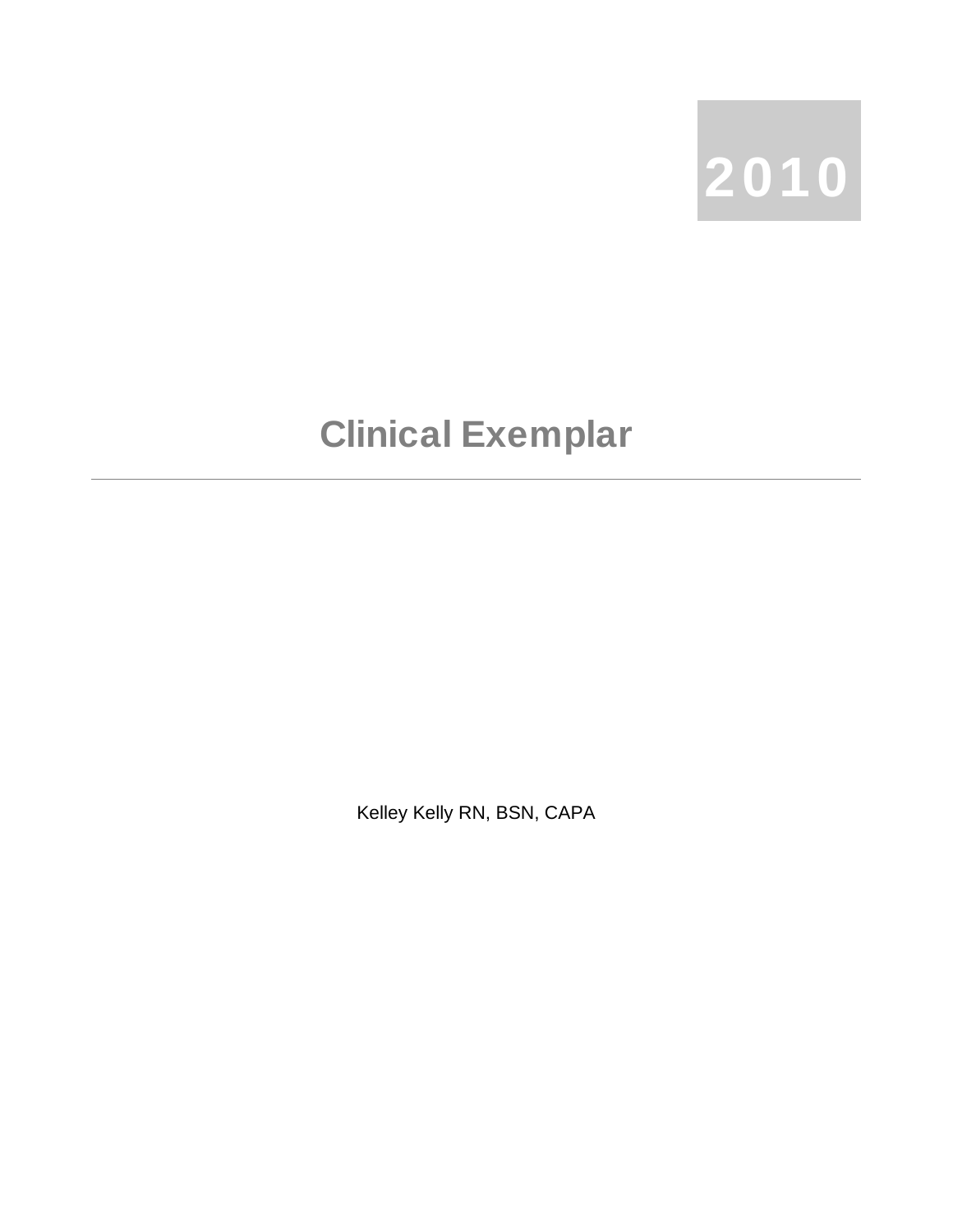## **Story** 2

## KAYLA

e were called in on a Saturday for an emergency case - not unusual for us, but this was a 10 year old female with a detached retina. We were told she had an "oppositional disorder," that included tantrums. Yipes! Pediatrics is not my forte and a predisposed uncooperative little girl was kind of scary. Our surgeon was not sure she would agree to show up for the surgery. In the back of my mind, I recalled that most children that have a detached retina have had some kind of trauma.

 I kept checking the waiting room secretly hoping she might not be there. The third time I checked I saw a little group of five stepping off the elevator. Kayla had arrived with her foster mother and three foster brothers. We made eye contact and I asked her if she was here to see Dr. M. She said yes and I lead the entire group into one of our assessment rooms with a television. She appeared sweet and harmless, but I know looks can be deceiving. I introduced myself and let her know that Dr. M had ordered eye drops for both her eyes before he could evaluate her. One of my least favorite medicines to give is eye drops to children since these dilating drops usually sting because the ph is so acidic. She surprised me by tilting her head back and telling me, "I had those last night in the emergency room." I was elated. I was prepared for a frustrating assessment but she was cooperative and calm. While instilling the drops, I noticed she had a small cut with a bruise and swelling around her right eye.

**That was too precious; I decided I liked this girl.**

 Since Kayla was with a foster mother, I wasn't sure how accurate a health history I would be able to complete. I think it is important to include the children in the assessment questions. They know some of the answers, and I want them to feel they are involved in the process. It opens up valuable dialogue. I know I always appreciate it when health care providers actually speak to my child and not just me. She informed me that she had surgery in her left eye at a different place, and when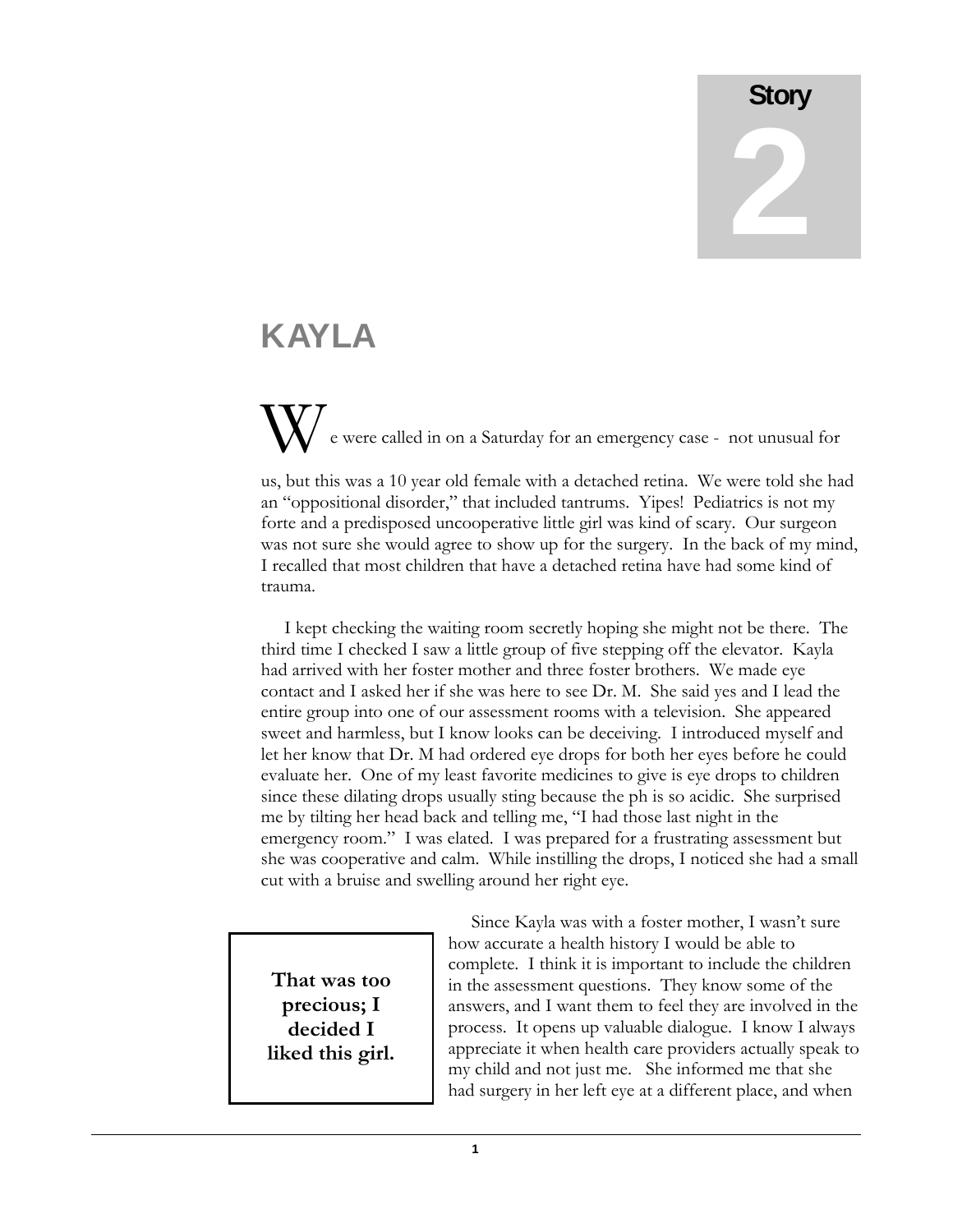she has surgery they do not start her IV (pointing and her wrist,) until she goes to sleep back in the operating room! That was too precious; I decided I liked this girl. I reassured her that we would not start her IV in assessment. I told Kayla I would introduce her to the anesthesiologist later and he would start her IV after she went to sleep. She nodded in acknowledgement while she smiled and relaxed her shoulders.

 I completed the assessment the best I could. Kayla told me all she knew about her history and since she had only been with the foster mother for 2 months, she was only able to add a little more. The three boys were very quiet and sitting as still as possible. When I asked Kayla how she got that bruise, she pointed to the littlest one and said, "he hit me with a rock!" He looked to the ground as he sank lower in the chair. I thought to myself "Now I know what kind of eye trauma occurred." A few minutes later the foster father showed up to take the boys home and they all looked relieved to get out of this place.

 The family dynamics of this little group were fascinating to me. We were able to talk to Kayla and the foster mother for quite awhile before Kayla went to surgery. This also created a nice bond between the foster mother, Kayla and me. I learned a lot about being a foster mother and the emotional ups and downs that go with the commitment to provide a safe home for the children. I informed the anesthesiologist that Kayla had been very cooperative so far. He went ahead and ordered versed po. Kayla also told us that she would change into our hospital gown, but she decided, "I'm not going to surgery!" I was thinking she has been so brave and answered all my questions so intelligently, my heart just went out to her. She was in an unfamiliar place about to have surgery without her biological parents at her side, how scared and alone she must feel. We needed to step in and provide emotional support as we completed our tasks.

 After she took the liquid versed she told us, "the medicine in the Chicago Hospital tasted better." I love kids they just say what they think so honest. We laughed and apologized for the bitterness. She also let us know the other hospital had given her apple juice and popsicles after surgery. We assured her that we had those here and we would have them ready for her in the recovery room.



 At our surgery center we ask all of our patients to take off their jewelry and give it their family to keep. Kayla had a ring. When we asked her about the ring she let us know, "my mommy gave me this ring, it's the only thing I have from her and she is in prison." Wow, I was not prepared for that statement. What a different world she is experiencing. The other nurse and I looked at each other and nodded. In that one second we had silently decided to put a piece of tape around the ring and tell Kayla the tape was to keep the ring from coming off during surgery. We just could not ask her to take it off.